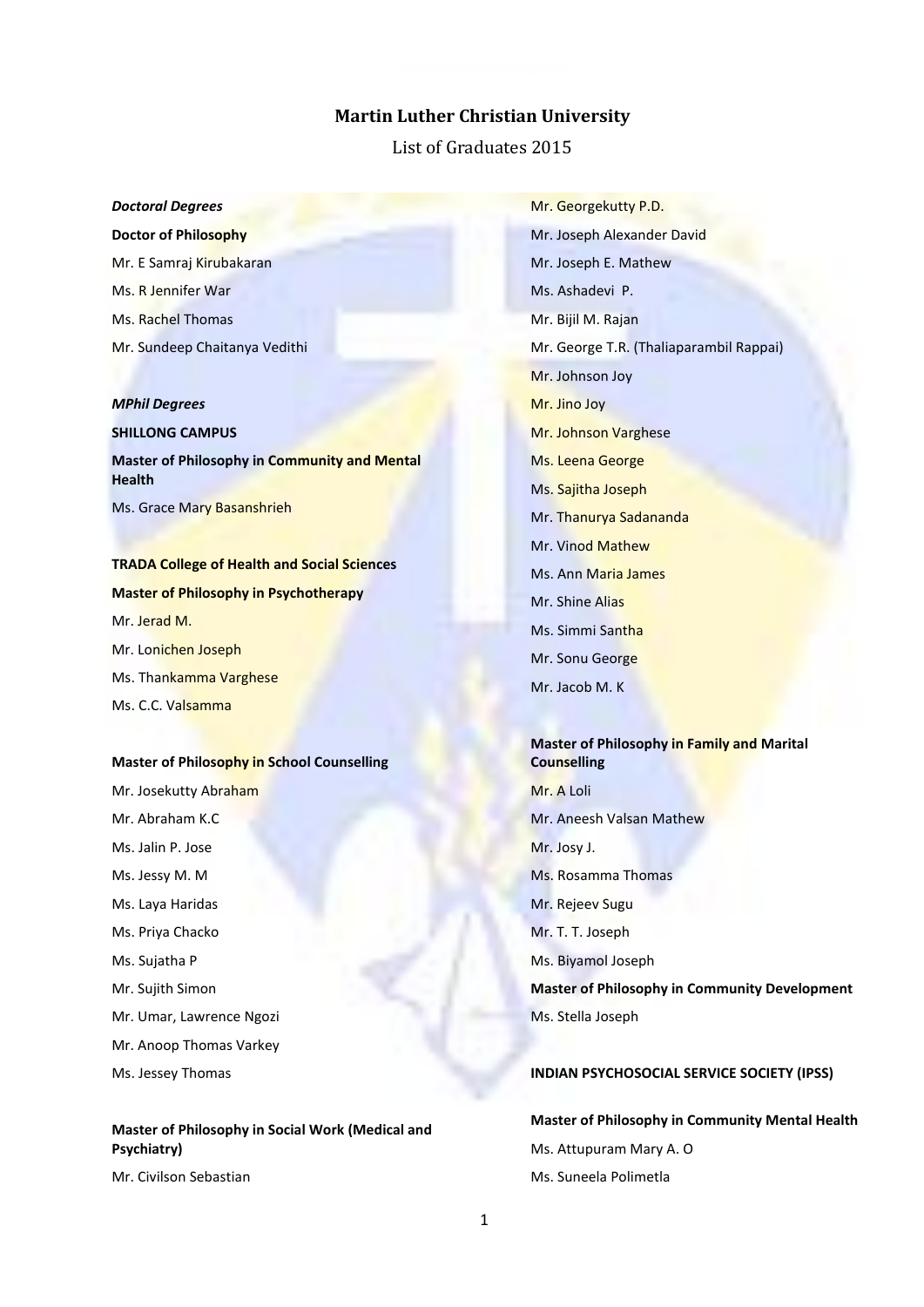Ms. Birla Xavier Mr. Melbin D Lysis **Master of Philosophy in School Counselling** Ms. Tresa A

*Post Graduate Degrees* **SHILLONG CAMPUS Master of Social Work** Ms. Kanili N. Zhimo Ms. Lahunshisha Kshiar Ms. Anita G. Sangma Ms. Sony Ch. Marak Ms. Genesis A Sangma Ms. Nengchoihoi Doungel Ms. Junita Warjri Mr. Bryan Marshall A. Sangma Ms. Ridaker Kharbuli Mr. Paul Livingstone Nongkhlaw Ms. Tsusennaro Imchen Mr. Salman A. Marak Mr. Iaidonryngkat Thangkhiew Ms. Ibabet Janai Mawthoh Ms. Larisa Mawroh Ms. Priscilla Dora Suting Ms. Rihunlang Kharryngki Ms. Badskhemlang Marbaniang Ms. Imkongsenla Imchen Ms. Catherine Zarzokim Ms. Badasiewdor Pariong Ms. Durka Arnaki Lakiang Ms. Kongka Maya Lakiang Mr. Akshunna Daimary Ms. Swedenu Rhetso Ms. Bovili K. Chishi Mr. Meren A. Imsong Ms. Moainla Jamir Ms. V. Ayetoli

Mr. Jwngshar Daimary

Mr. Atsovi Hibo Ms. Kripanjali Das Ms. Viketono Koso Mr. Siari Debbarma Ms. Christiniv Mungleng Ms. Magdalene Kurbah Ms. Rheituohunuo Ms. Elysee Evert Byrsat Ms. Visevinuo Khrieo Mr. John Baite Ms. Kethonuo Yiese Ms. M. Prescilla Newmai Ms. Gailanliu R. Panmei Ms. Basukshisha Shangpliang Ms. Sorhozenu Pusa

**Master of Business Administration** Mr. Thang Suan Dal Ms. Mentoli Y. Achumi Mr. Lian Khan Siam Ms. Ardaroy Lapasam Mr. Baniakitlem Wahlang Ms. Ibanylla R. Marak Ms. Banshaihun Marbaniang Ms. Riiadeiti P. Kharwanlang Ms. Saphi Aikynti Rymbui Ms. Mori Gangkak Ms. Aubrieta A. Wankhar Mr. Ricky Son Pde Mr. Teibor Suja Mr. Philamon Lamare Mr. Azur Singh Suchiang Mr. Cliff Challenger Lyngdoh Ms. Mary Laldinthar Mr. Bansiewdorlang Mylliemngap Mr. Asanya Swer

### **Master of Science in Counselling Psychology**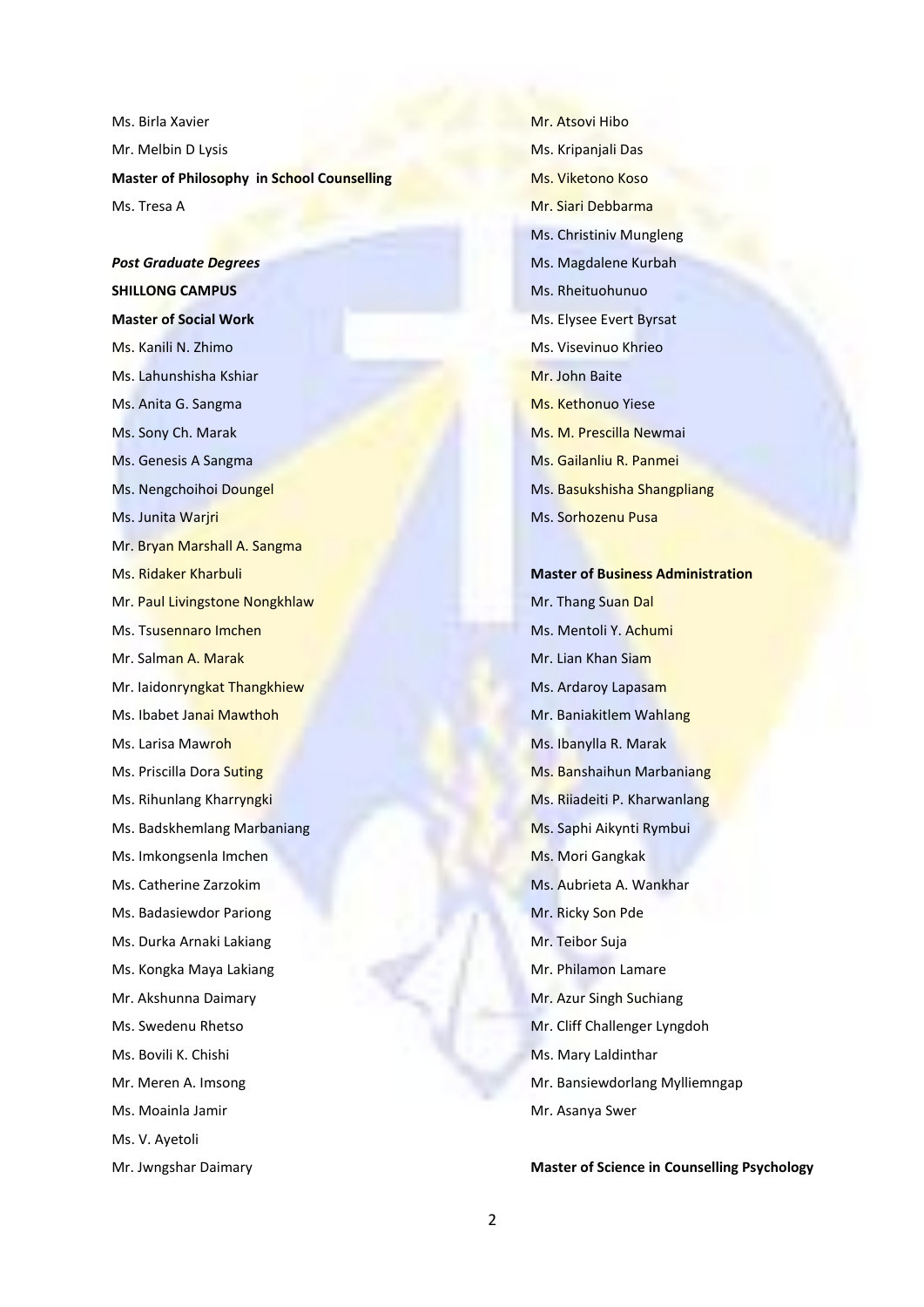Ms. Sylvia Julian Bazeley Mr. Imnanuchet Ms. Dannette Mary Blah Ms. Neiwe-U Losou Mr. F. Wanraplang Kharpran Ms. Rikynti Shangpliang Ms. Salchame Ch. Marak Ms. Sylvereen Snaitang Ms. Chonyo Shimrang Mr. Pursanen Ms. Manbhalin Tham Mr. Truman Elias Basaiawmoit Ms. Medotsinuo Kiso Ms. Mathiuningliu T. Panmei Mr. K. Kenenti Kath Ms. Guimanliu Gangmei Ms. Mendila Aier Ms. Yalinungla Longchar Ms. Esther Longkumer Mr. Aremmenba Pongener

#### **Master of Arts in Music**

Ms. Khumpui Jamatia Ms. Lakyntiewshisha Wanniang Mr. Presarwel Lyngdoh Mr. Ebenezer Sumer Ms. Cordially D. Rapsang Ms. Iamynjurlang-I-Ka Nongkling Mr. Tyngshainlibor L. Mawphlang Ms. Phibarilin Sohkhlet

#### **Master of Computer Applications**

Mr. Celestial Pillar Passah Mr. Donkupar Lyngdoh Ms. Tana Mechu Mr. Ronald Whimson Hoojon Mr. Semion Kassar Mr. Khyllaw Padu

Ms. Lanalangika Pala Ms. Aidilin Rani Ms. Charity Syiemiong Ms. Wanlana Maya Dhar Ms. Ridymmiew Lyngdoh Mr. Danny Rani Mr. Donkupar Shati Ms. Badashisha Marwein

**Master of Science in Nutrition and Dietetics** Ms. Lasanki Malang

**Master of Science in Medical Imaging Technology** Mr. Hrisab Deb

**Master of Arts in Environment and Social Development** Mr. Dilsang M. Sangma Mr. Tenny Mansram M. Marak Ms. Ibakordor Dhar Ms. Alino Sumi Mr. Kevineituo Tepa Mr. Tzuwamaong Jamir Ms. Sentina Jamir Ms. Bendangenla Kechu Ms. Naroajung Ms. Jongmena Aier Ms. Catherine Amy Singh Mr. Silphant R. Marak

**Master in Tourism Administration** Mr. Imtinok Ms. Vrianca R. Marak Mr. Zaman Eddie Tongper Mr. James T. Joute Ms. Temabi M. Sangma Ms. Meri Sangdo Ms. Nogami Patianchi D. Shira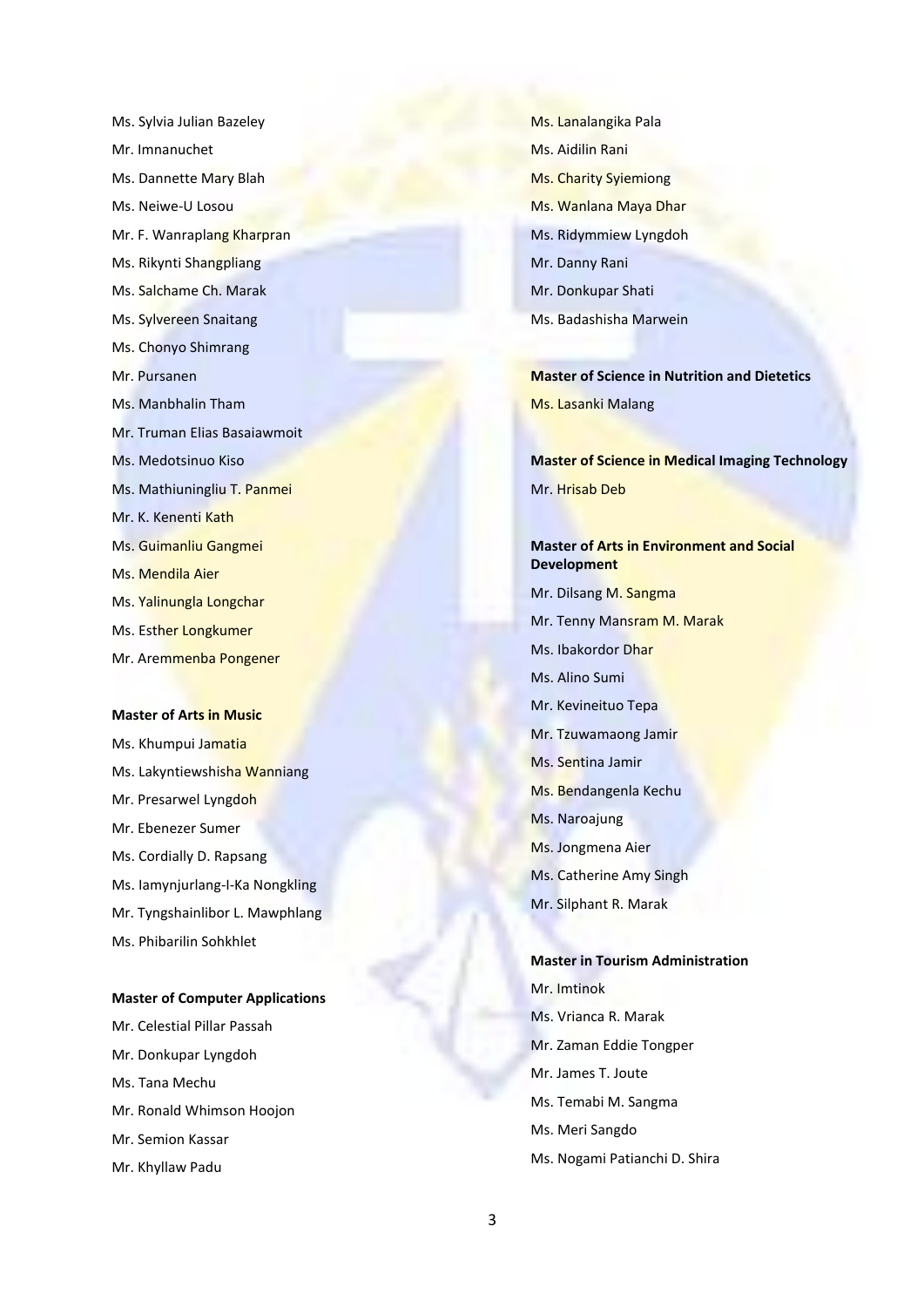Mr. Zend Avesta Kharmalki Ms. Pinky Taggu Ms. Awamenla

#### **TURA Campus**

**Master of Social Work** Ms. Chamre R. Sangma Mr. Niksamseng Ch Marak Ms. Chechina R. Marak Ms. Lanusenla Imsong

# **EVANGELICAL FELLOWSHIP OF INDIA COMMISSION ON RELIEF (EFICOR)**

**Master of Arts in Mission and Development Practice** Mr. Alexander V. Philippov Mr. John Mathai Mr. Rohit Mr. Prem Sagar Narjinary

#### **GLOBAL SCHOOL OF COUNSELLING (GSC)**

**Master of Science in Counselling Psychology** Ms. Ancy Joe Abraham Ms. Joy Grace. P Ms. Pansy Ms. Sathya Abigail Durai Ms. Loly H. Kesho Ms. Arpita Singh Ms. Inatoli Chishi Ms. Alemrenla Jamir Ms. Mariam Manjusha Tirkey Ms. Ashma Mariette DSouza Ms. Rabbi Shalini J Mr. Janus Peter Singh Mr. Linukyanger Mr. Joseph Jadhav Mr. Amaldas G.N Mr. Ashish George Jacob Mr. Limatoshi

Mr. Dani Philip Mr. Finny George Thomas Mr. Martin James Mr. Samuel C S Hmar Mr. P. Janarthanan Mr. Akeesh David Mr. Ajeesh G Ms. Roshni Rai

**TRADA College of Health and Social Sciences Master of Science in Counselling Psychology**

Ms. Aniamma K. John Ms. Bincy Varghese Ms. Duminika Lakra Mr. Shenoy C. Mathew Ms. Shenu Salestin Richa Mr. Titu Philip Thomas Mr. Shyju Jose Ms. Alphonsa A

**Master of Social Work in Medical and Psychiatry** Mr. Ajay Kumar Mr. Benson K. Sunny Mr. Paulraj K Mr. Solomon Raj Mr. Stalin P. Cherry Ms. J. Maria Janet Mr. Joby Kurien Thomas

# **SAMPURNA INSTITUTE OF ADVANCED STUDIES (SIAS)**

**Master of Science in Counselling Psychology** Mr. Allen J Ms. Ancy Joseph Ms. Annakutty P C Ms. Anuja Sarah Zachariah Ms. D' Souza Lavina Louis Mr. Edward Philip D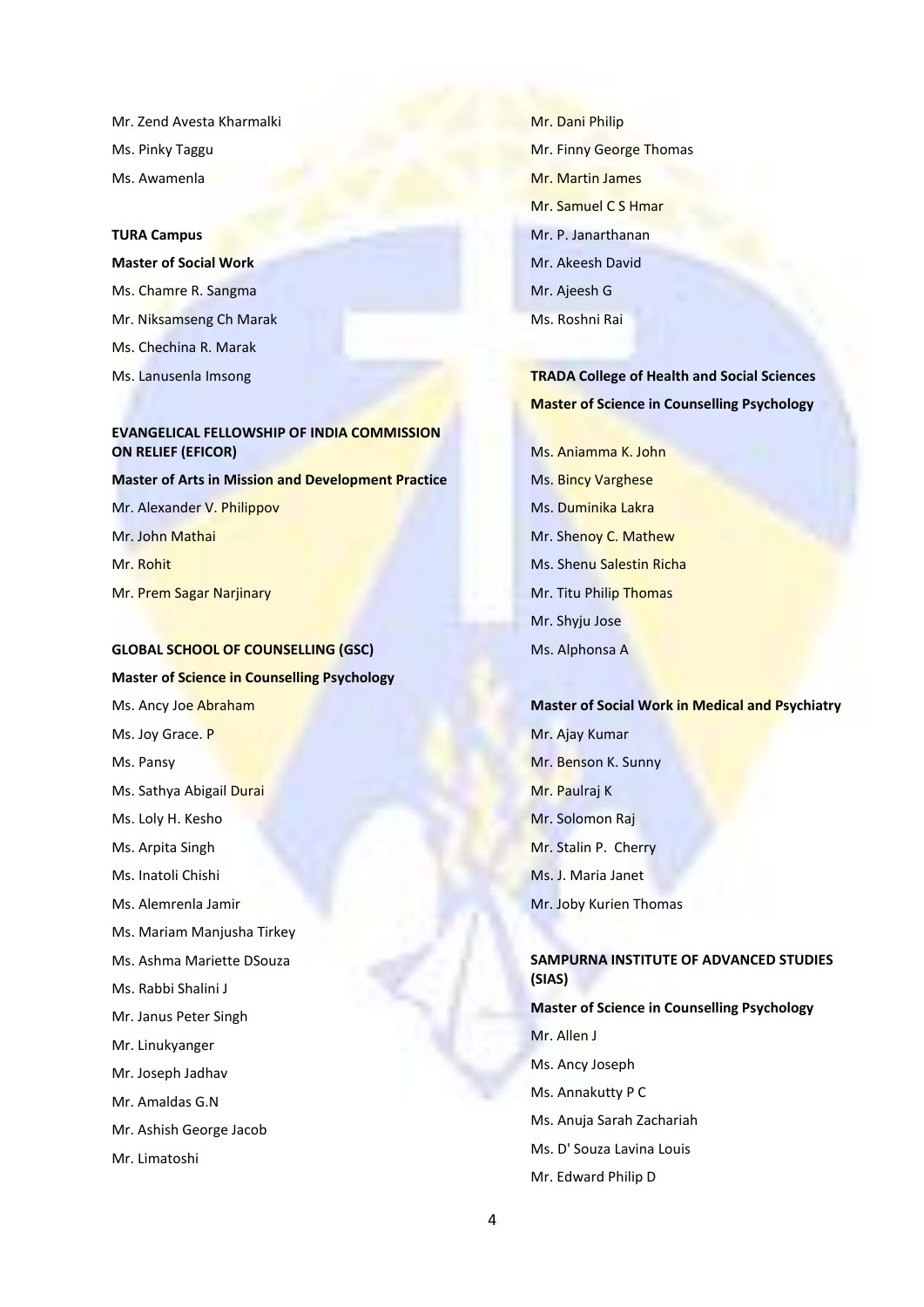Mr. Edward Lawrence I. Ferrao Mr. Fredy Joseph P L Mr. Jaimon M Abraham Ms. Jaivani B Ms. Jasmine W Ms. Jaya M C Ms. Jeanine Louise Hendricks Ms. Jessy V A Ms. Joseph Smita Ms. Kavya Bose Mr. Kevin Simon Ms. Maitreyee Bezboroa Mr. Mallavarapu Thomasaiah Ms. Moly Chacko Ms. Nitya Maria Fernandes Mr. Paul Raj I Mr. Pereira Leslie Joseph Ms. Phebe Billa Ms. Philomina K P Mr. Poly P T Mr. Robert D' Souza Mr. Rodrigues Ninoy Ms. Rosy K V Mr. Roy K K Mr. Sagayaraj L Ms. Shanu B Samuel Mr. Shijo P C Ms. Sijimol Thomas Mr. Sonu Thomas Ms. Subhashini Caroline H Ms. Susamma Varughese Mr. Thankachan Joseph Ms. Theclamma Joseph Ms. Veigas Consecao Marian Mr. Suvish Samuel

#### **MAR THOMA HOSPITAL GUIDANCE AND COUNSELLING CENTRE**

**Master of Science in Counselling Psychology** Mr. Alias M.V Ms. Anne Mathews Mr. Babu Thomas Ms. Jisha Skariah Mr. Jobin A George Mr. Oommen Chacko Ms. Sunila Mary Raju Mr. Thomas A.O Mr. Aby K John

## **INDIAN PSYCHOSOCIAL SERVICE SOCIETY (IPSS) Master of Science in Counselling Psychology**

Mr. Arun C.A Ms. Rosamma George Ms. Rosamma Thomas Mr. Hilary A. Ms. Philomina G. Mr. Sabu P.K. Ms. Charlet A. Ms. C.O. Pouly Ms. Jaisamma Joseph

**HINDUSTAN BIBLE INSTITUTE & COLLEGE, Chennai Master of Divinity** Mr. Bokinala Guru Dev Mr. Joseph Jeevanraj S

**Master of Arts in Biblical Studies** Mr. P. Anandaraj Mr. S. Moses Manoharan Mr. P. Solomon David Livingston Mr. Suresh M

**Master of Theology in Missiology** Mr. Mimin Sitlhou Mr. Seiminhao Haokip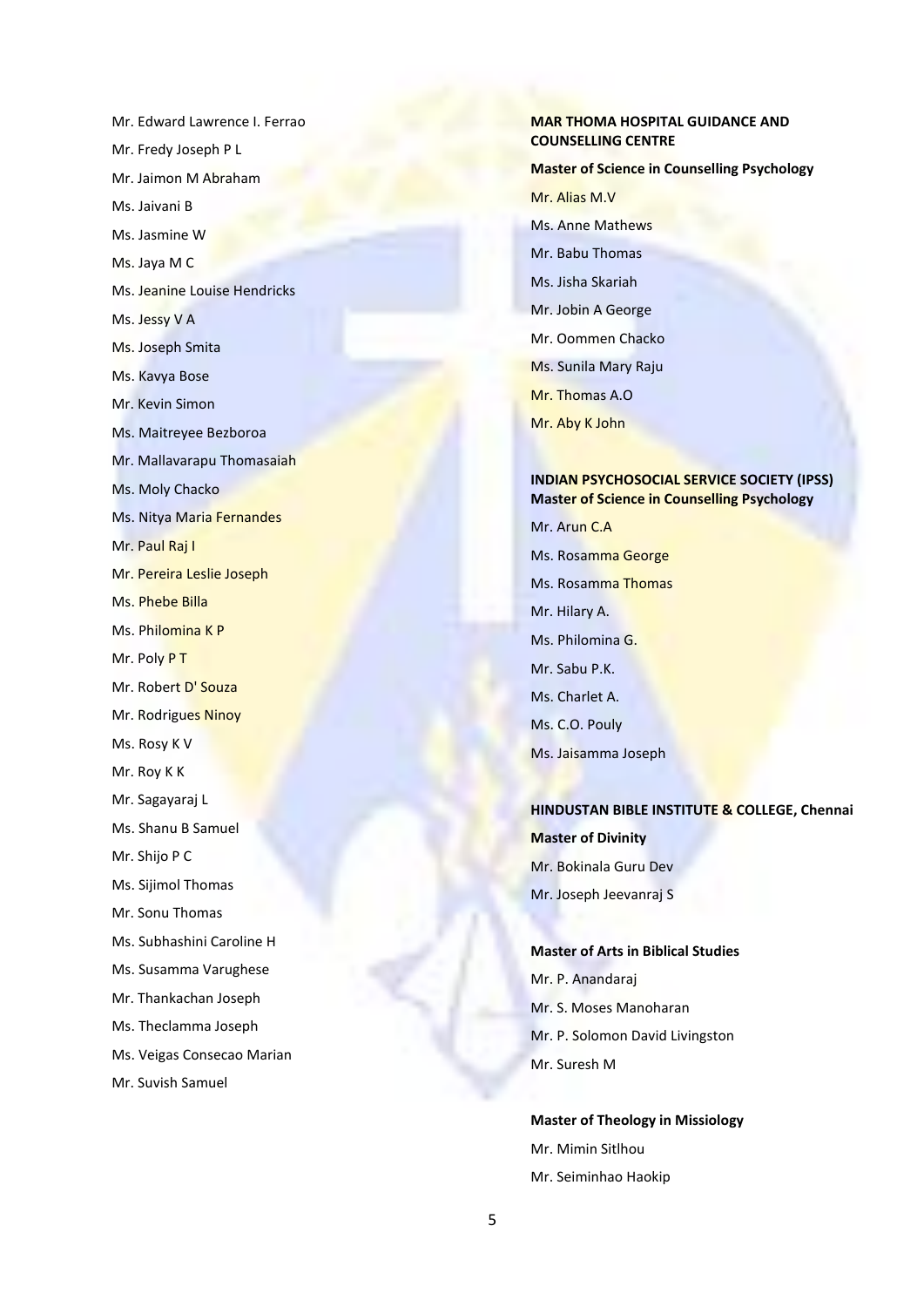*Post Graduate Diploma Degrees*

#### **NONGSTOIN CAMPUS**

**Post Graduate Diploma in Computer Applications** Ms. Genita Lyngdoh Ms. Peacefullincy Tympuin

**TRADA College of Health and Social Sciences Post Graduate Diploma in Counselling & Addiction Therapies**

Ms. Shiela Tigga

**Post Graduate Diploma in Family Counselling** Ms. Mariamma Cherian **Post Graduate Diploma in School Counselling** Mr. Suby P. Kuriakose Ms. Regeena Jomon

# **GLOBAL SCHOOL OF COUNSELLING (GSC)**

**Post Graduate Diploma in Counselling Psychology** Ms. Devi M.

**Mar Thoma Hospital Guidance and Counselling Centre**

**Post Graduate Diploma in Clinical and Pastoral Counselling**

Mr. Ashish K.K

- Ms. Asish Rebecca Susheel (Alexander)
- Mr. K. Cherian Varghese

Ms. Rose Chacko

- Ms. Sara Jacob
- Ms. Sebi George

*Under Graduate Degrees* **SHILLONG Campus Bachelor of Social Work**

Ms. Tengrikre A. Sangma Ms. Monica Langbang Ms. Larikynti Kharbuli Ms. Shimlynti Marbaniang Ms. Vera Gracious Marbaniang Ms. Saphimosha Khongwir Ms. Deiphibadahun Thawmuit Mr. John Lalmuanawma Ms. Evanjaline Dkhar Ms. Nidalam Shylla Ms. Diangtihun Massar Ms. Kune Lang I Bha Synnah Mr. Pyrkhatskhem Dkhar Ms. Merunisha Marwein Mr. Bansiewdor Victor Rapthap Ms. Lakyntiewhun Lyngdoh Kyllang Ms. Barcelona Bareh Ms. Nibahun Diengdoh Ms. Deitinaphi Mawlong Ms. Marisda Majaw Ms. Pdiangarti Kharumnuid Mr. Robert Rose Kshiar Mr. Rungsung Sinmi Ms. Edajingsuk Dhar Ms. S. Vanlalhlutpuii Ms. Mebarika Hujon Mr. Kashbichand G Momin Ms. Batshisha L Marshillong Mr. Micky Syngkli Mr. Josiah Rupini Mr. David Debbarma Ms. Bashailin Khar Ryja Ms. Nawsessna Mr. Makanmi Horam Mr. Kar Bri Aye Hla Ms. Sandalyne Chyrmang Mr. Boyar Debbarma

Mr. Rinku Rangsa Marak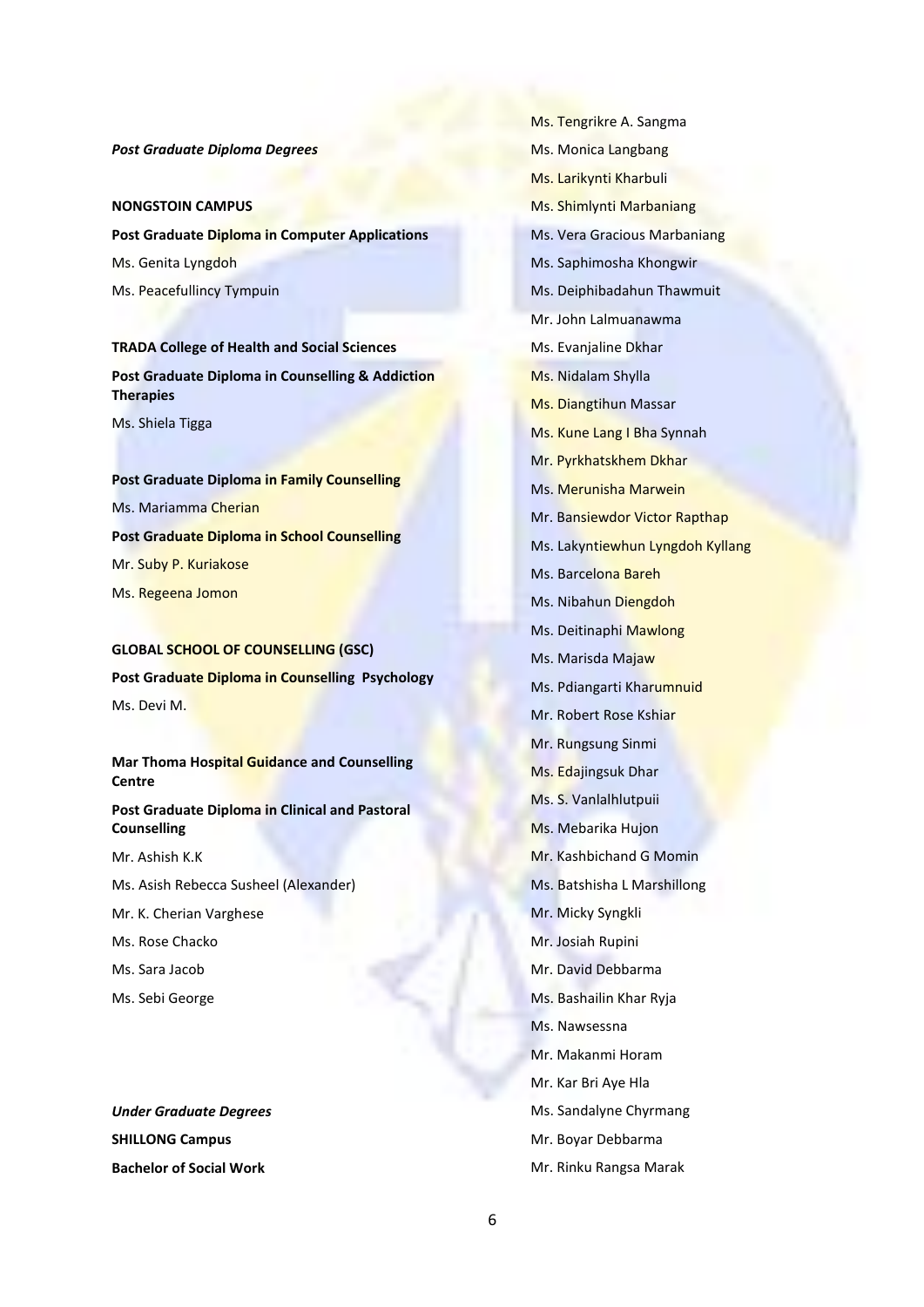Mr. Ezhil Jeoffrey J. Mr. Larry Nongbsap Ms. Bashidalin Chyne

## **Bachelor of Business Administration**

Mr. Tellme True Phawa Ms. Lokho Kajuni Catherine Ms. Bashongdor Wahlang Ms. Phindarisa Kharbhoi Ms. Batkynti Wahlang Mr. Dansing Shangdiar Mr. Final Dkhar Mr. Kitboklang Rani Mr. Mohamed Nihas V.M. Mr. Mohamed Nihal V.M. Mr. Leo Kyaw Zin Mr. Heimon-U-Tre Suja Mr. Noble Sai Mr. Nabam Galu Mr. Freddy Myrchiang Pyngrope Ms. Tengradical Manner

#### **Bachelor of Science in Psychology**

Mr. L. Goukhokham Ngaihte Mr. M. Thongchinlian Ms. Iwapaka Shullai Mr. Kamlaljohn

### **Bachelor of Arts in Music**

Ms. Amabel Susngi Mr. Deimonlangki M Kharbuki Mr. Sawbor Pathaw Mr. Bruceson Lyngdoh Mawphlang Ms. Christie Lynda Shangpliang Mr. Moses Pyrtuh Mr. Haniel Reuel Jones Kharlukhi

### **Bachelor of Computer Applications**

Mr. Rangsan Born L Sawkmie Mr. Banteiborlang Kshiar Mr. Manshem Bhalang Lyngdoh Mr. Ritngen Dondor Nongpluh Ms. Lasubon Diengngan Ms. Ibaiada Diengngan Ms. Lapyntngen Nongrum Mr. Shanskhemlang Rynjah Mr. Pautanlian Mr. Esoplin Pusein Mr. Janki Dkhar Mr. Welbert Marwet Mr. Joshua Leong Nonghuloo Mr. Emmanuel Lalringum Mr. Andy Clement Sajem Ms. Balahunlang Jalong Ms. Ma Soe Deh Myar Mr. Raj Kr Sharma Ms. Ribashisha Shadap

# **Bachelor of Science in Medical Laboratory Technology**

Mr Lourembam Benerji Singh Ms Neena Sharma Mr Kitborlang L Nongbri Mr Badonpowell Kharbangar Ms Lydia Georginia Langstang Mr Joshua Macarios Tongper Ms Ibanylla R Diengdoh Mr Magdiel Dame Laloo Ms Baarkordor Jana Mr Peter John Marbaniang Ms Riplika Shullai Ms Shida Dhar Ms Vilhoukhonuo Mr Dawio Langki Lyngdoh Mr Ronald Ross Suting Ms R Elizabeth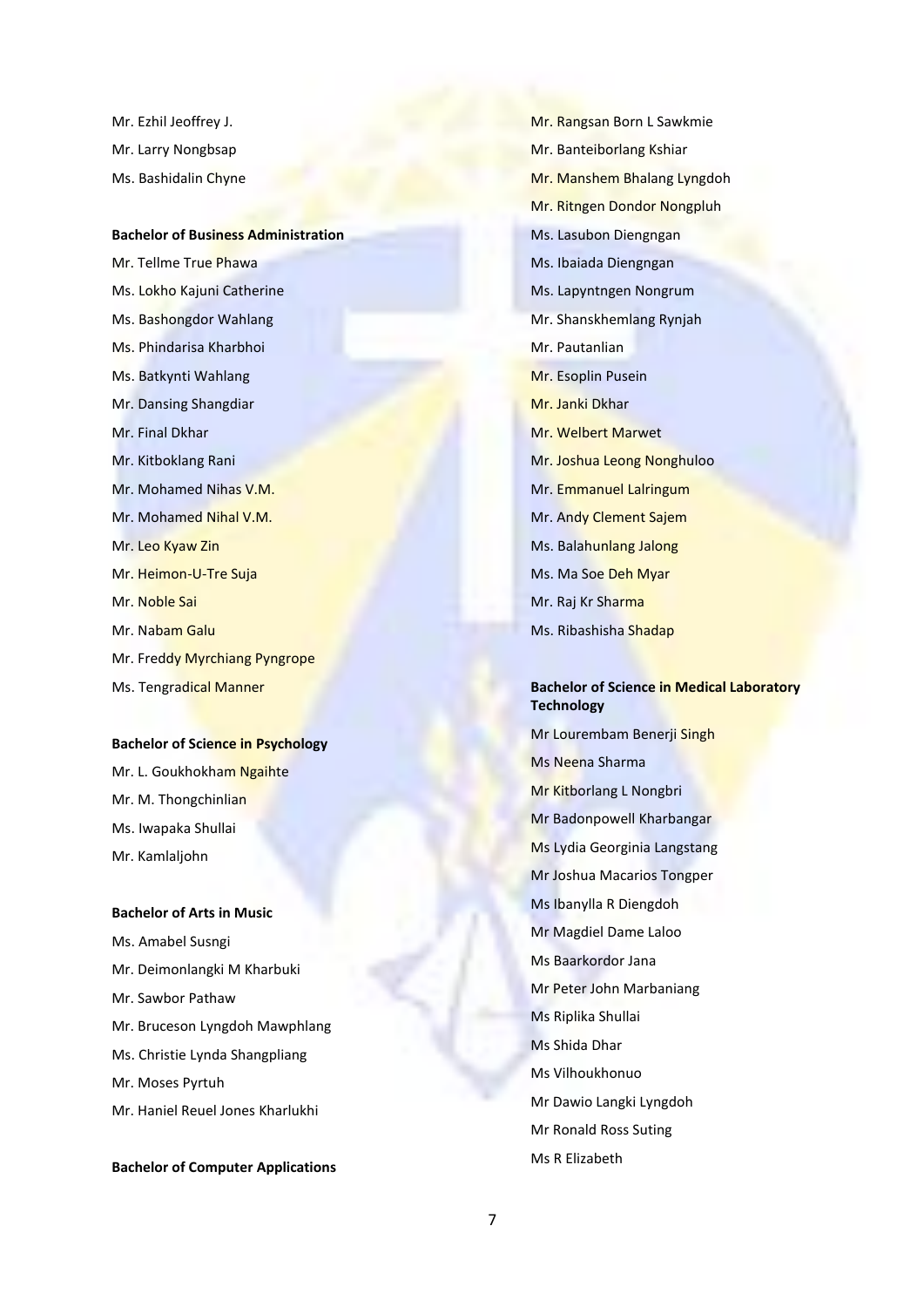Ms Vineisanuo Rote Ms Besky Rymbai Ms Innangkyntiew Lyngdoh Sangriang Ms Balumhunshisha Nongstein

# **Bachelor of Science in Medical Imaging Technology**

Mr Douphinstar Lyngdoh Thabah Ms Babetlarisa Kharbamon Mr Mike Franky Gassar Ms Champalang Gatphoh

# **Bachelor of Science in Community Health Practitioner`**

Mr. Markstarwell Swer Ms. Chima Rani R Marak Ms. Susie Balahun Lartang Ms. Ibameri Lyngdoh Marshillong

### **Bachelor of Arts in Community Health Practitioner**

Ms. Nan Lin Kham

Mr. Chaaset Suihrung Bou

#### **Bachelor of Tourism Administration**

Ms. Lokho Asani Margaret Mr. Sylvan Lalpeka Pachuau Najiar Ms. Phibasuk Rynjah Ms. Banjoplin Kharbuli Ms. Lariakor Babha Tron Mr. Wanshanbok M Dkhar Ms. Bakordor Kharbuli Ms. Regina Zosangkimi Ms. Wanbet Marbaniang

Ms. Julia Rasaily

**TURA Campus Bachelor of Social Work** Ms. Mikkatchi R. Sangma Ms. Anthina R. Sangma Ms. Chidilsa Khyati A. Sangma Ms. Nochi A. Sangma Ms. Candice N. Sangma Mr. Salsrang Ch Marak Mr. Adrish Chamcham Ch. Marak Ms. Gripse D. Sangma Ms. Tapchira R. Marak Ms. Georgiana K Sangma Mr. Monoj Hajong

# **Bachelor of Computer Applications** Ms. Sesamum B. Sangma Mr. Sheldon N. Sangma Mr. Grikseng Ch. Marak Ms. Rikmatchi Ch. Marak

**JOWAI Campus Bachelor of Social Work** Ms. Joymerciful Darnei Mr. Hashwa-ki-oo Dkhar Mr. Benezara Nampui Ms. Darchon Ropui Thiaite Ms. Ibansara Pohshna Ms. Yomeka Bareh

**Bachelor of Computer Applications** Mr Chahlang-I-Khyriem Mr Wednesday Bataw Mr Ebhalangmi Dkhar Mr Peter Joy Elohim Darnei Mr Sokini Bareh Mr Kyrshanborlang Pohthmi Mr Bonu Patro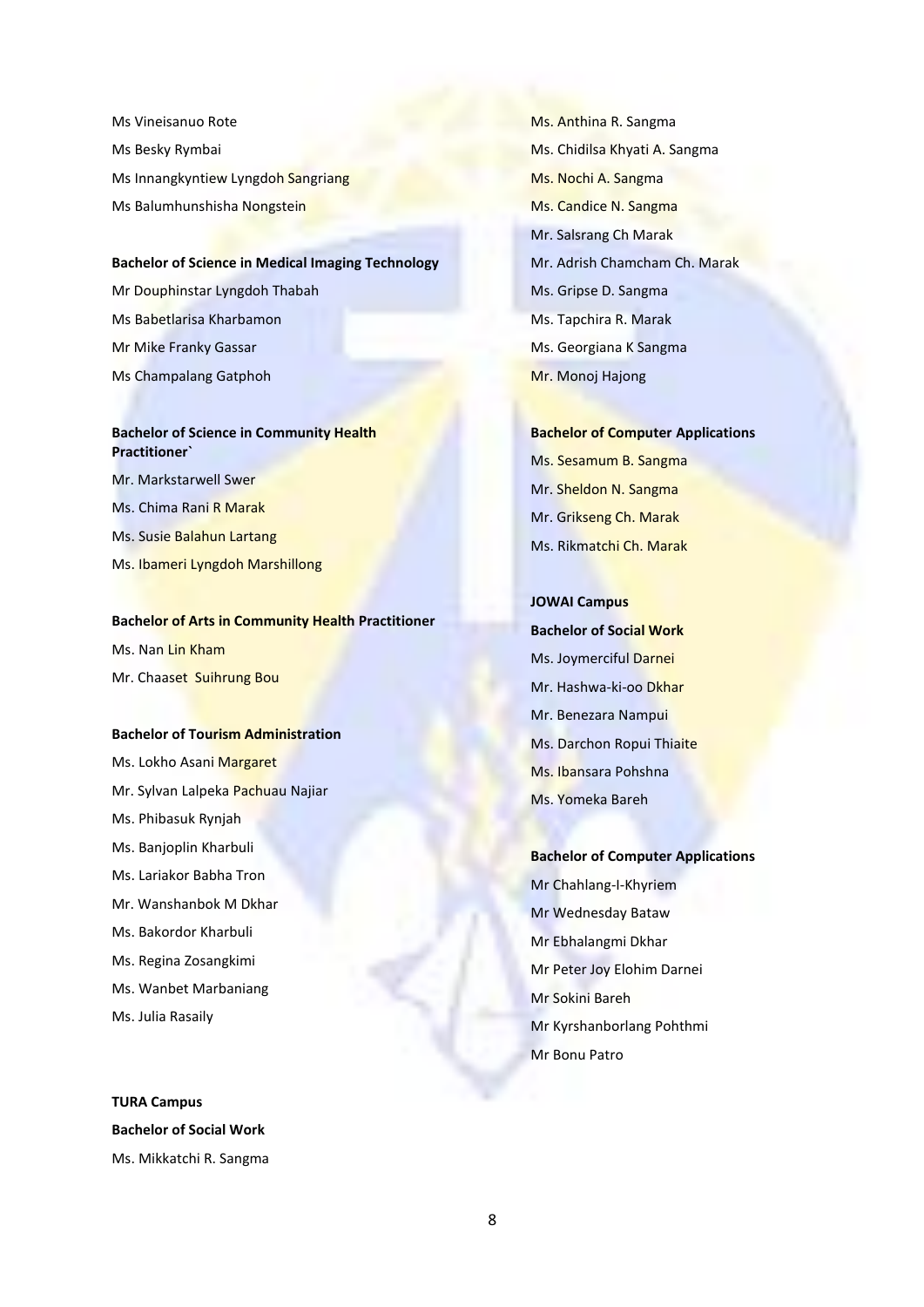### **BANSARA INSTITUTE OF OPHTHALMIC SCIENCES (BIOS)**

#### **Bachelor of Science in Optometry**

Mr Khanda-oo Sukhlain Mr Kitchwa Dkhar Ms N Florencia Ms Persara R Lapang Ms Wewe-U Khalo Mr Ferdinand Rapthap Ms S Kimboi Mr Techi James Tara Ms Tiamongla Ms Lisamari M Marak

# **WOODLAND INSTITUTE OF NURSING (WIN)**

# **Bachelor of Science in Nursing** Ms. Arbadka Thabah

- Ms. Banrishisha Mary Suting
- Ms. Bymercy Khonglam
- Ms. Daiamonky Sungoh
- Ms. Diana Zosiampuii Ngaite
- Ms. Euginia Mayqueen Khongdeit
- Ms. F.C.Rodi Byhnadaopaki
- Ms. Iahunlang Nongkynrih
- Ms. Jenifer Nongrum
- Ms. Lydianora Dohling
- Ms. Mathanphy Longvah
- Ms. M.Shabnam Kharbihkhiew
- Ms. Marcia Evelyne Lyngdoh Mawnai
- Ms. Namrta Pde
- Ms. Percy Queen Kharkongor
- Ms. Rosibel June Kharbani
- Ms. Romania S. Manner
- Ms. Roi I Dahun Syngkon
- Ms. Rachel Alexander
- Ms. Saralin Sumer
- Ms. Sakilang Ksoo
- Ms. Thongam Joshibala Devi

Ms. Melita Laloo Ms. Zosia Palei Shisha Sohliya

## **Post Basic Bachelor of Science in Nursing**

Ms. Amerveilline B. Ryngnga Ms. Audrey Kharmujai Ms. Belarine Khongthaw Ms. Christine Samanbha Kordor Kharsyntiew Ms. Lamjingshai Mawthoh Ms. Lashimti Phanbuh Ms. Margrita Jyrwa Ms. Matilda K. Syiemlieh Ms. Monika Devi Ms. Phistina Bina Ms. Prabhabini Basumatary Ms. Priskila Lyngdoh Mawlong Ms. Rwirup Daimari Ms. Seena Pala Ms. Wanpyndaplin Nongbri

# **HINDUSTAN BIBLE INSTITUTE & COLLEGE, Chennai Bachelor of Theology** Ms. Judaline Michelle Vassou

#### **ASIAN INSTITUTE OF GAMING AND ANIMATION**

Mr. Kaushik Jain Mr. Anupam Vipul Mr. Parth Dhulia Mr. Karthik Adhikary

#### *Diploma degrees*

**Nongstoin Campus Diploma in Computer Application** Mr. Bakyrshan Wanniang Ms. Balarihun Snaitang Ms. Carefullity Nongsiej Ms. Dapsuk Dkhar Ms. Elisha K Dewsaw